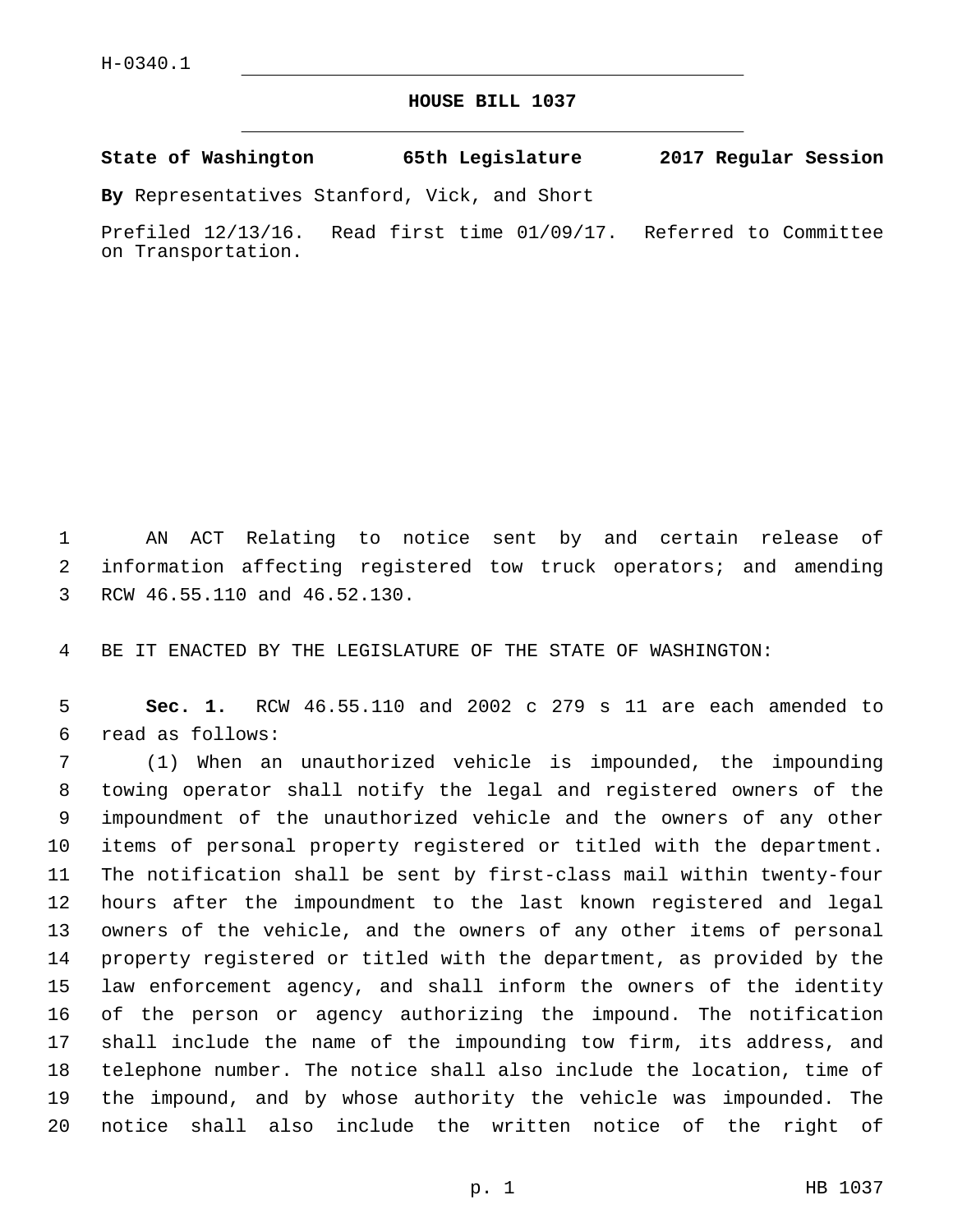redemption and opportunity for a hearing to contest the validity of 2 the impoundment pursuant to RCW 46.55.120.

 (2) In addition, if a suspended license impound has been ordered, the notice must state the length of the impound, the requirement of the posting of a security deposit to ensure payment of the costs of removal, towing, and storage, notification that if the security deposit is not posted the vehicle will immediately be processed and sold at auction as an abandoned vehicle, and the requirements set out 9 in RCW  $46.55.120(1)((+b))$  (c) regarding the payment of the costs of removal, towing, and storage as well as providing proof of satisfaction of any penalties, fines, or forfeitures before redemption. The notice must also state that the registered owner is ineligible to purchase the vehicle at the abandoned vehicle auction, 14 if held.

 (3) In the case of an abandoned vehicle, or other item of personal property registered or titled with the department, within 17 twenty-four hours after receiving information on the legal and 18 registered owners from the department through the abandoned vehicle 19 report, the tow truck operator shall send by ((certified)) first-20 class mail( $\frac{1}{2}$ , with return receipt requested,) a notice of custody and sale to the legal and registered owners and of the penalties for the traffic infraction littering—abandoned vehicle.

 (4) If the date on which a notice required by subsection (3) of this section is to be mailed falls upon a Saturday, Sunday, or a postal holiday, the notice may be mailed on the next day that is 26 neither a Saturday, Sunday, nor a postal holiday.

 (5) No notices need be sent to the legal or registered owners of an impounded vehicle or other item of personal property registered or titled with the department, if the vehicle or personal property has 30 been redeemed.

 **Sec. 2.** RCW 46.52.130 and 2015 2nd sp.s. c 3 s 12 are each 32 amended to read as follows:

 Upon a proper request, the department may furnish an abstract of a person's driving record as permitted under this section.

 (1) **Contents of abstract of driving record.** An abstract of a person's driving record, whenever possible, must include:

 (a) An enumeration of motor vehicle accidents in which the person 38 was driving, including:

(i) The total number of vehicles involved;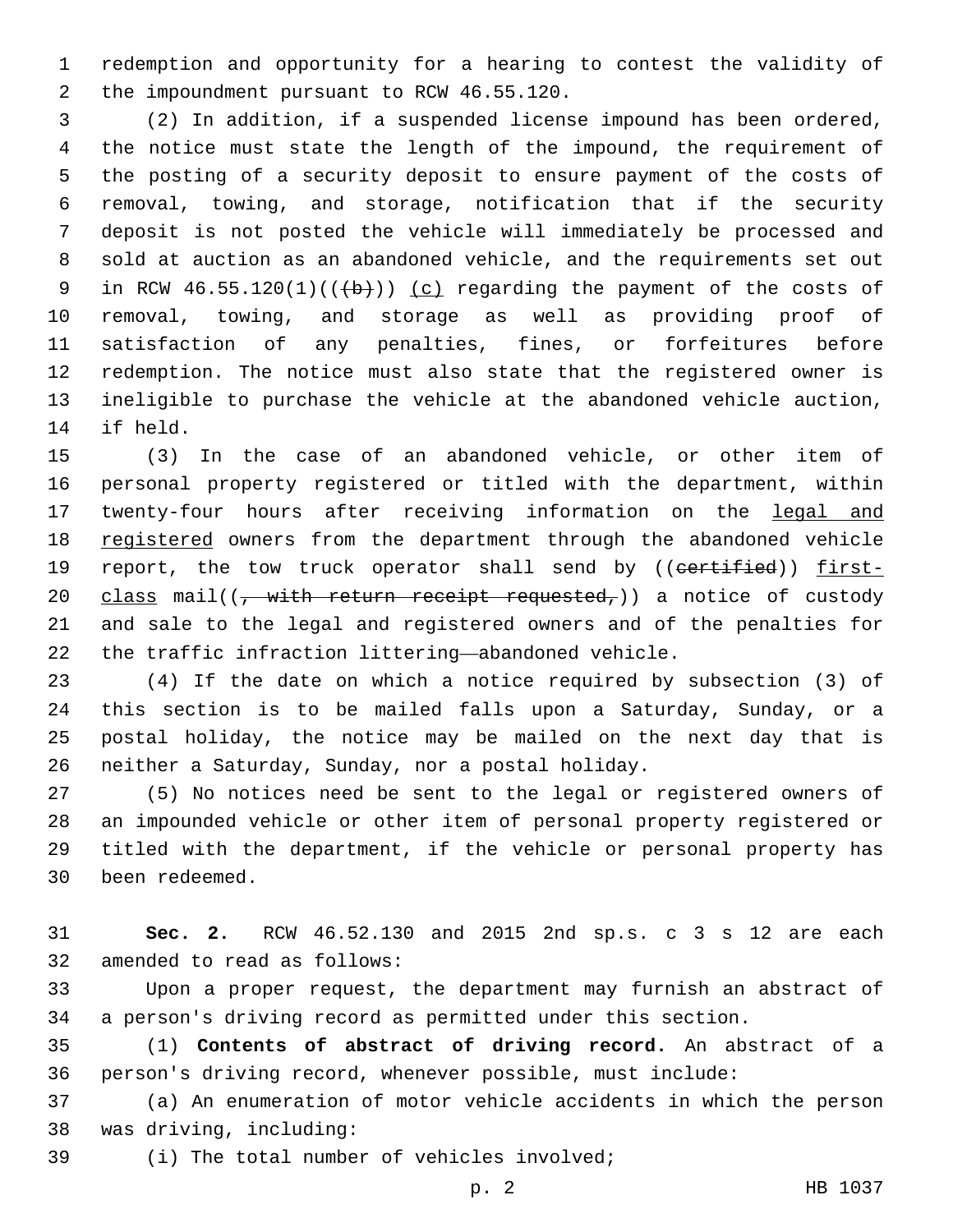(ii) Whether the vehicles were legally parked or moving;

 (iii) Whether the vehicles were occupied at the time of the 3 accident; and

(iv) Whether the accident resulted in a fatality;

 (b) Any reported convictions, forfeitures of bail, or findings that an infraction was committed based upon a violation of any motor 7 vehicle law;

 (c) The status of the person's driving privilege in this state; 9 and

 (d) Any reports of failure to appear in response to a traffic citation or failure to respond to a notice of infraction served upon 12 the named individual by an arresting officer.

 (2) **Release of abstract of driving record.** An abstract of a person's driving record may be furnished to the following persons or 15 entities:

 (a) **Named individuals.** (i) An abstract of the full driving record maintained by the department may be furnished to the individual named 18 in the abstract.

 (ii) Nothing in this section prevents a court from providing a copy of the driver's abstract to the individual named in the abstract or that named individual's attorney, provided that the named individual has a pending or open infraction or criminal case in that court. A pending case includes criminal cases that have not reached a disposition by plea, stipulation, trial, or amended charge. An open infraction or criminal case includes cases on probation, payment agreement or subject to, or in collections. Courts may charge a reasonable fee for the production and copying of the abstract for the 28 individual.

 (b) **Employers or prospective employers.** (i)(A) An abstract of the full driving record maintained by the department may be furnished to an employer or prospective employer or an agent acting on behalf of an employer or prospective employer of the named individual for purposes related to driving by the individual as a condition of employment or otherwise at the direction of the employer.

 (B) Release of an abstract of the driving record of an employee or prospective employee requires a statement signed by: (I) The employee or prospective employee that authorizes the release of the record; and (II) the employer attesting that the information is necessary for employment purposes related to driving by the individual as a condition of employment or otherwise at the direction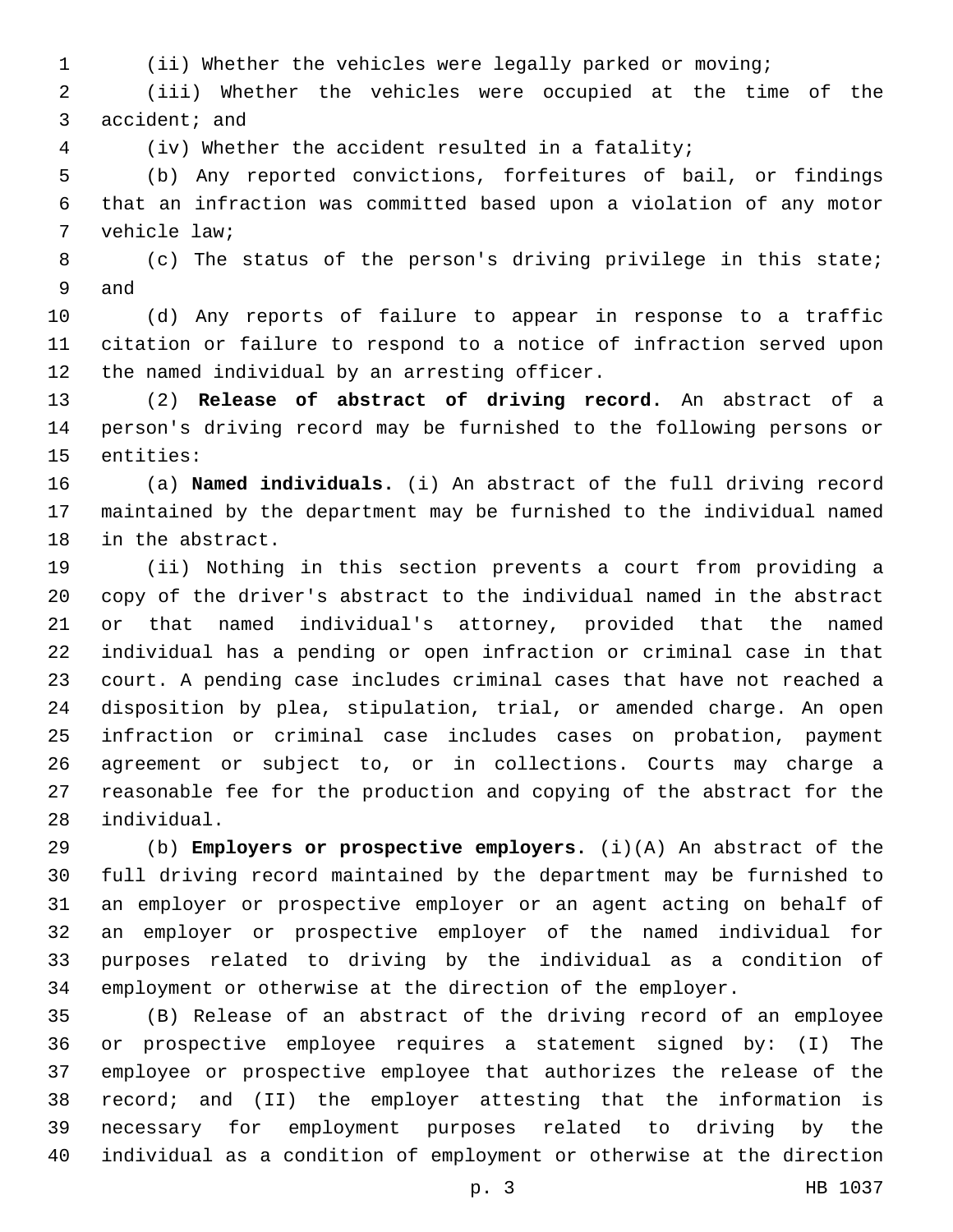of the employer. If the employer or prospective employer authorizes an agent to obtain this information on their behalf, this must be noted in the statement. The statement must also note that any information contained in the abstract related to an adjudication that is subject to a court order sealing the juvenile record of an employee or prospective employee may not be used by the employer or prospective employer, or an agent authorized to obtain this information on their behalf, unless required by federal regulation or law. The employer or prospective employer must afford the employee or prospective employee an opportunity to demonstrate that an adjudication contained in the abstract is subject to a court order 12 sealing the juvenile record.

 (C) Upon request of the person named in the abstract provided under this subsection, and upon that same person furnishing copies of court records ruling that the person was not at fault in a motor vehicle accident, the department must indicate on any abstract provided under this subsection that the person was not at fault in 18 the motor vehicle accident.

 (D) No employer or prospective employer, nor any agent of an employer or prospective employer, may use information contained in the abstract related to an adjudication that is subject to a court order sealing the juvenile record of an employee or prospective employee for any purpose unless required by federal regulation or law. The employee or prospective employee must furnish a copy of the court order sealing the juvenile record to the employer or prospective employer, or the agent of the employer or prospective employer, as may be required to ensure the application of this 28 subsection.

 (ii) In addition to the methods described in (b)(i) of this subsection, the director may enter into a contractual agreement with an employer or its agent for the purpose of reviewing the driving records of existing employees for changes to the record during specified periods of time. The department shall establish a fee for this service, which must be deposited in the highway safety fund. The fee for this service must be set at a level that will not result in a net revenue loss to the state. Any information provided under this subsection must be treated in the same manner and is subject to the 38 same restrictions as driving record abstracts.

 (c) **Volunteer organizations.** (i) An abstract of the full driving record maintained by the department may be furnished to a volunteer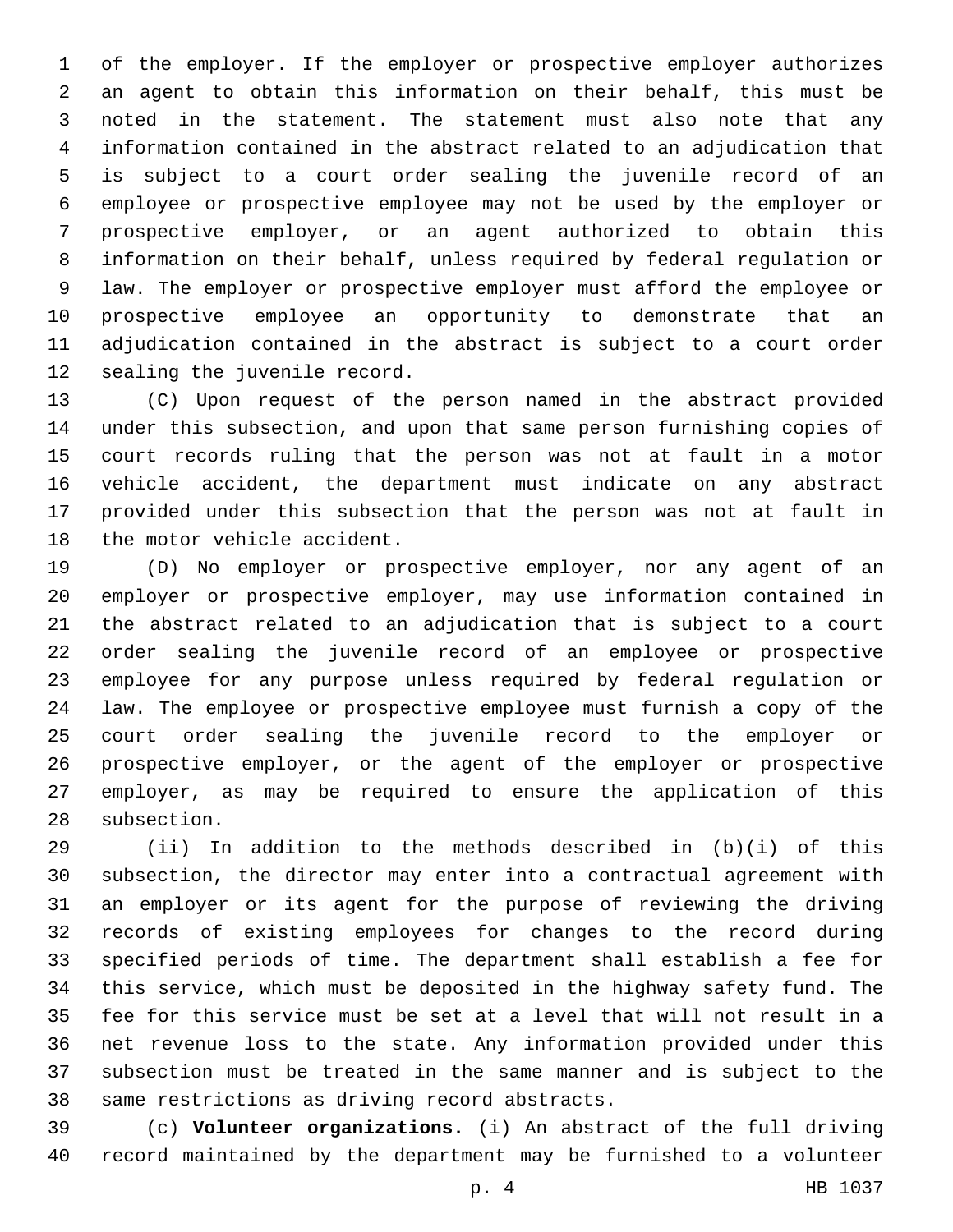organization or an agent for a volunteer organization for which the named individual has submitted an application for a position that would require driving by the individual at the direction of the volunteer organization.4

 (ii) Release of an abstract of the driving record of a prospective volunteer requires a statement signed by: (A) The prospective volunteer that authorizes the release of the record; and (B) the volunteer organization attesting that the information is necessary for purposes related to driving by the individual at the direction of the volunteer organization. If the volunteer organization authorizes an agent to obtain this information on their 12 behalf, this must be noted in the statement.

 (d) **Transit authorities.** An abstract of the full driving record maintained by the department may be furnished to an employee or agent of a transit authority checking prospective volunteer vanpool drivers 16 for insurance and risk management needs.

 (e) **Insurance carriers.** (i) An abstract of the driving record maintained by the department covering the period of not more than the last three years may be furnished to an insurance company or its agent:

 (A) That has motor vehicle or life insurance in effect covering 22  $the$  named individual;

(B) To which the named individual has applied; or

 (C) That has insurance in effect covering the employer or a 25 prospective employer of the named individual.

(ii) The abstract provided to the insurance company must:

 (A) Not contain any information related to actions committed by law enforcement officers or firefighters, as both terms are defined in RCW 41.26.030, or by Washington state patrol officers, while driving official vehicles in the performance of their occupational duty, or by registered tow truck operators as defined in RCW 46.55.010 in the performance of their occupational duties. This does not apply to any situation where the vehicle was used in the 34 commission of a misdemeanor or felony;

 (B) Include convictions under RCW 46.61.5249 and 46.61.525, except that the abstract must report the convictions only as negligent driving without reference to whether they are for first or 38 second degree negligent driving; and

 (C) Exclude any deferred prosecution under RCW 10.05.060, except that if a person is removed from a deferred prosecution under RCW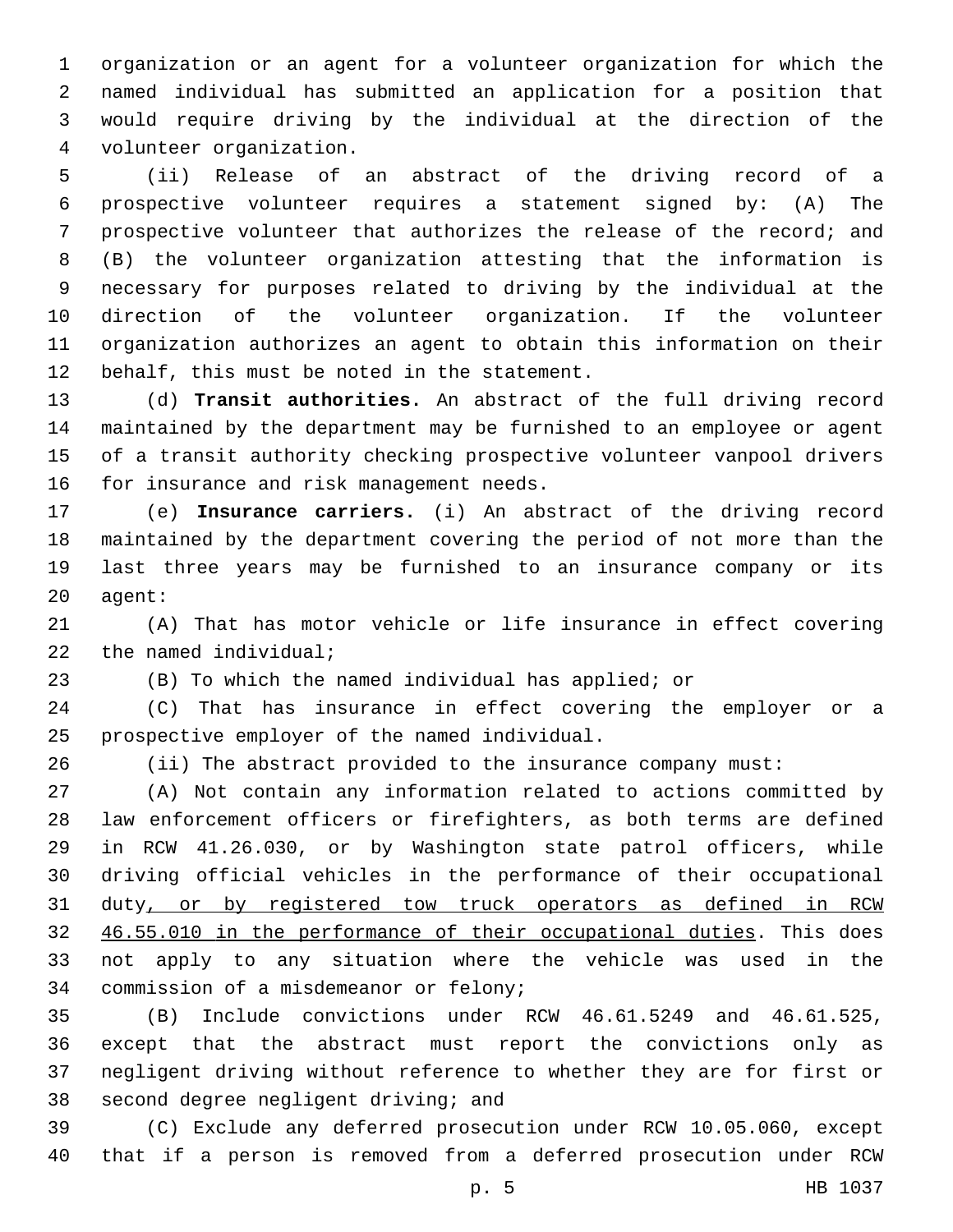10.05.090, the abstract must show the deferred prosecution as well as 2 the removal.

 (iii) Any policy of insurance may not be canceled, nonrenewed, denied, or have the rate increased on the basis of information regarding an accident included in the abstract of a driving record, unless the policyholder was determined to be at fault.

 (iv) Any insurance company or its agent, for underwriting purposes relating to the operation of commercial motor vehicles, may not use any information contained in the abstract relative to any person's operation of motor vehicles while not engaged in such employment. Any insurance company or its agent, for underwriting purposes relating to the operation of noncommercial motor vehicles, may not use any information contained in the abstract relative to any 14 person's operation of commercial motor vehicles.

 (v) The director may enter into a contractual agreement with an insurance company or its agent for the limited purpose of reviewing the driving records of existing policyholders for changes to the record during specified periods of time. The department shall establish a fee for this service, which must be deposited in the highway safety fund. The fee for this service must be set at a level that will not result in a net revenue loss to the state. Any information provided under this subsection must be treated in the same manner and is subject to the same restrictions as driving record 24 abstracts.

 (f) **Alcohol/drug assessment or treatment agencies.** An abstract of the driving record maintained by the department covering the period of not more than the last five years may be furnished to an alcohol/ drug assessment or treatment agency approved by the department of social and health services to which the named individual has applied or been assigned for evaluation or treatment, for purposes of assisting employees in making a determination as to what level of treatment, if any, is appropriate, except that the abstract must:

 (i) Also include records of alcohol-related offenses, as defined in RCW 46.01.260(2), covering a period of not more than the last ten 35 years; and

 (ii) Indicate whether an alcohol-related offense was originally charged as a violation of either RCW 46.61.502 or 46.61.504.

 (g) **Attorneys—City attorneys, county prosecuting attorneys, and named individual's attorney of record.** An abstract of the full driving record maintained by the department, including whether a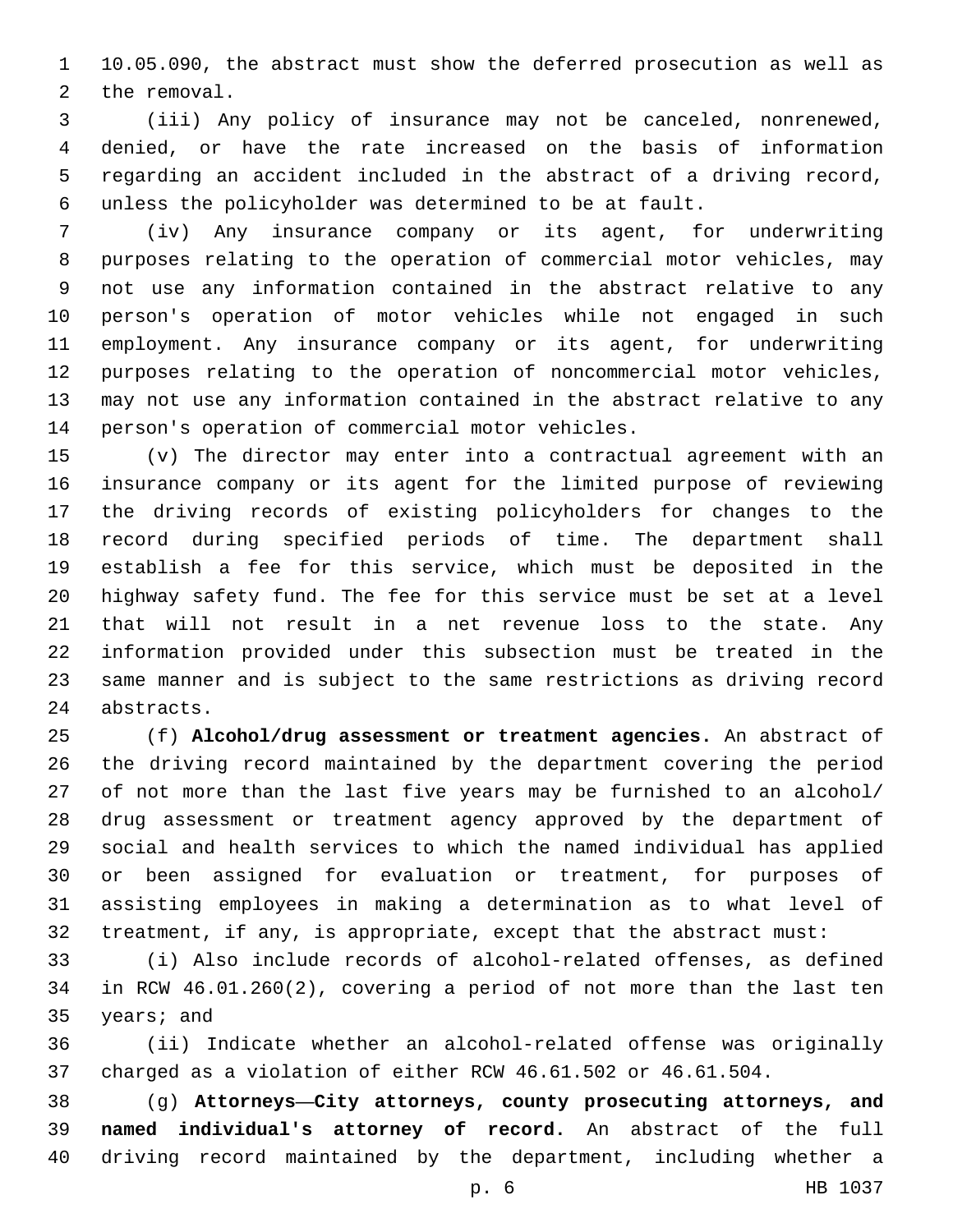recorded violation is an alcohol-related offense, as defined in RCW 46.01.260(2), that was originally charged as a violation of either RCW 46.61.502 or 46.61.504, may be furnished to city attorneys, county prosecuting attorneys, or the named individual's attorney of record. City attorneys, county prosecuting attorneys, or the named individual's attorney of record may provide the driving record to alcohol/drug assessment or treatment agencies approved by the department of social and health services to which the named individual has applied or been assigned for evaluation or treatment.

 (h) **State colleges, universities, or agencies, or units of local government.** An abstract of the full driving record maintained by the department may be furnished to (i) state colleges, universities, or agencies for employment and risk management purposes or (ii) units of local government authorized to self-insure under RCW 48.62.031 for 15 employment and risk management purposes.

 (i) **Superintendent of public instruction.** An abstract of the full driving record maintained by the department may be furnished to the superintendent of public instruction for review of public school bus driver records. The superintendent or superintendent's designee may discuss information on the driving record with an authorized representative of the employing school district for employment and 22 risk management purposes.

 (3) **Release to third parties prohibited.** Any person or entity receiving an abstract of a person's driving record under subsection (2)(b) through (i) of this section shall use the abstract exclusively for his, her, or its own purposes or as otherwise expressly permitted under this section, and shall not divulge any information contained 28 in the abstract to a third party.

 (4) **Fee.** The director shall collect a thirteen dollar fee for each abstract of a person's driving record furnished by the department. Fifty percent of the fee must be deposited in the highway safety fund, and fifty percent of the fee must be deposited according 33 to RCW 46.68.038.

 (5) **Violation.** (a) Any negligent violation of this section is a 35 gross misdemeanor.

 (b) Any intentional violation of this section is a class C 37 felony.

 (6) Effective July 1, 2019, the contents of a driving abstract pursuant to this section shall not include any information related to